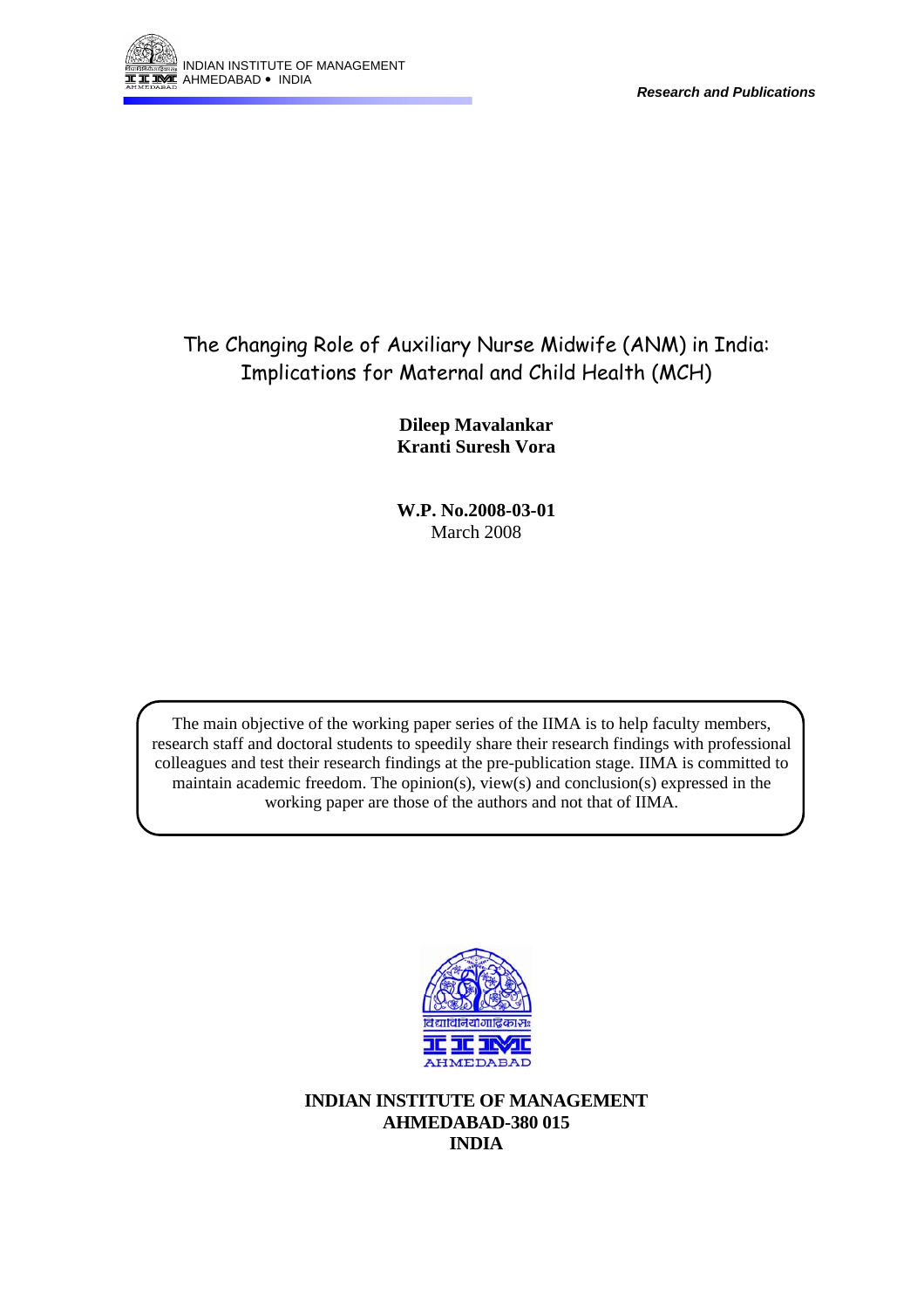The Changing Role of Auxiliary Nurse Midwife (ANM) in India: Implications for Maternal and Child Health (MCH)

## **Dileep Mavalankar**[1](#page-1-0) **Kranti Suresh Vora**[2](#page-1-1)

#### **Abstract**

*The world's democracy and its second most populous country, India was the first developing country to have a national family planning program and has implemented countrywide reproductive health programs such as RCH I. India's primary health care and the family planning programs have come a long way after the independence in improving health indicators in general, yet it has high material and under five mortality*  rates. The country has developed an extensive network of primary health centers and *sub- to provide basic medical care to huge (80%) rural population. In the rural health care system, the ANM is the key field level functionary who interacts directly with the community and has been the central focus of all the reproductive child health programs.* 

*In contrast with resident ANM of sixties who was providing delivery and basic curative services to the community, today's commuting multi purpose worker is more involved in family planning and preventive services. This has implications on the implementation and coutcomes of maternal health programs in rural India. The midwifery role of the ANM should be restored if the goal of dcreasing maternal mortality has to be met. The priority will have to change from family planning immunization to comprehensive reproductive health including maternal and neonatal care. These changes will require sustained and careful planning/resource allocation. Increasing resources along with systemic reforms will improve health status for women and children who are the focus of Reproductive Child Health programs.* 

<span id="page-1-0"></span> <sup>1</sup> Professor, Public Systems Group, Indian Institute of Management, Ahmedabad, India. (email: dileep@iimahd.ernet.in) 2

<span id="page-1-1"></span> $2$  Program Associate, Indian Institute of Management, Ahmedabad, India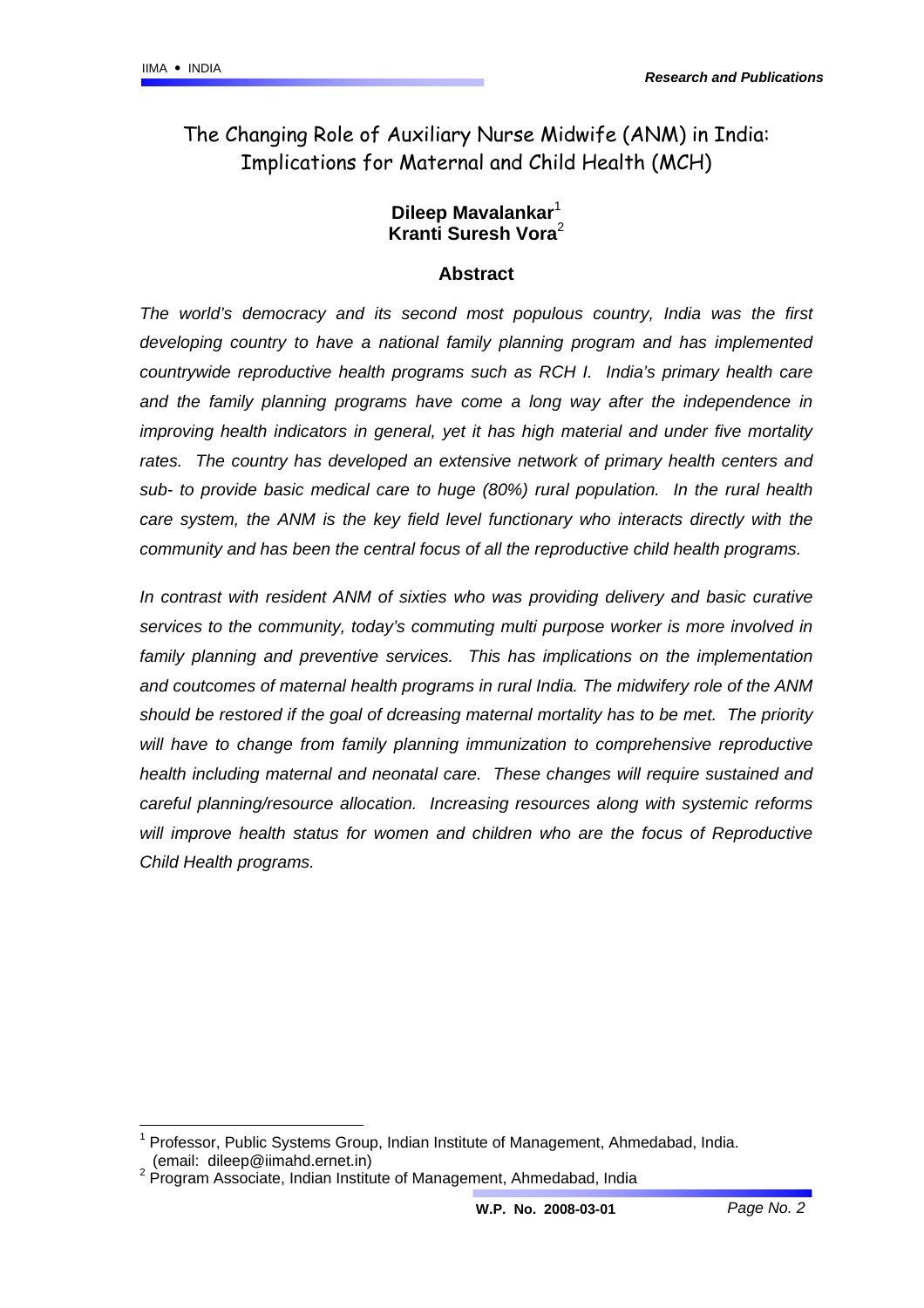## The Changing Role of Auxiliary Nurse Midwife (ANM) in India: Implications for Maternal and Child Health (MCH)

## **Dileep Mavalankar Kranti Suresh Vora**

## **Background and Methodology**

The world's largest democracy and its second most populous country, India was the first developing country to have a national family planning program and has implemented countrywide reproductive health programs such as Reproductive Child H I. One of the fastest developing economies, India boasts a large skilled work force and extensive health infrastructure. Yet, it has high maternal and under five mortality rates that have been stagnant since 90s. India's primary health care and the family planning programs have come a long way after the independence in improving health indicators in general. However, a lot of ground still needs to be covered to complete the demographic and epidemiological transition and improve maternal and child health indicators in a country which is as big as a continent.

Since independence in 1947 the country has developed an extensive network of primary health centers (PHC) and sub-centers (SC) staffed by doctors and Auxiliary Nurse Midwives (ANMs) as well as male health workers to provide basic medical care to huge (80 %) rural population. See table-1 for the government health infrastructure in a typical district of India.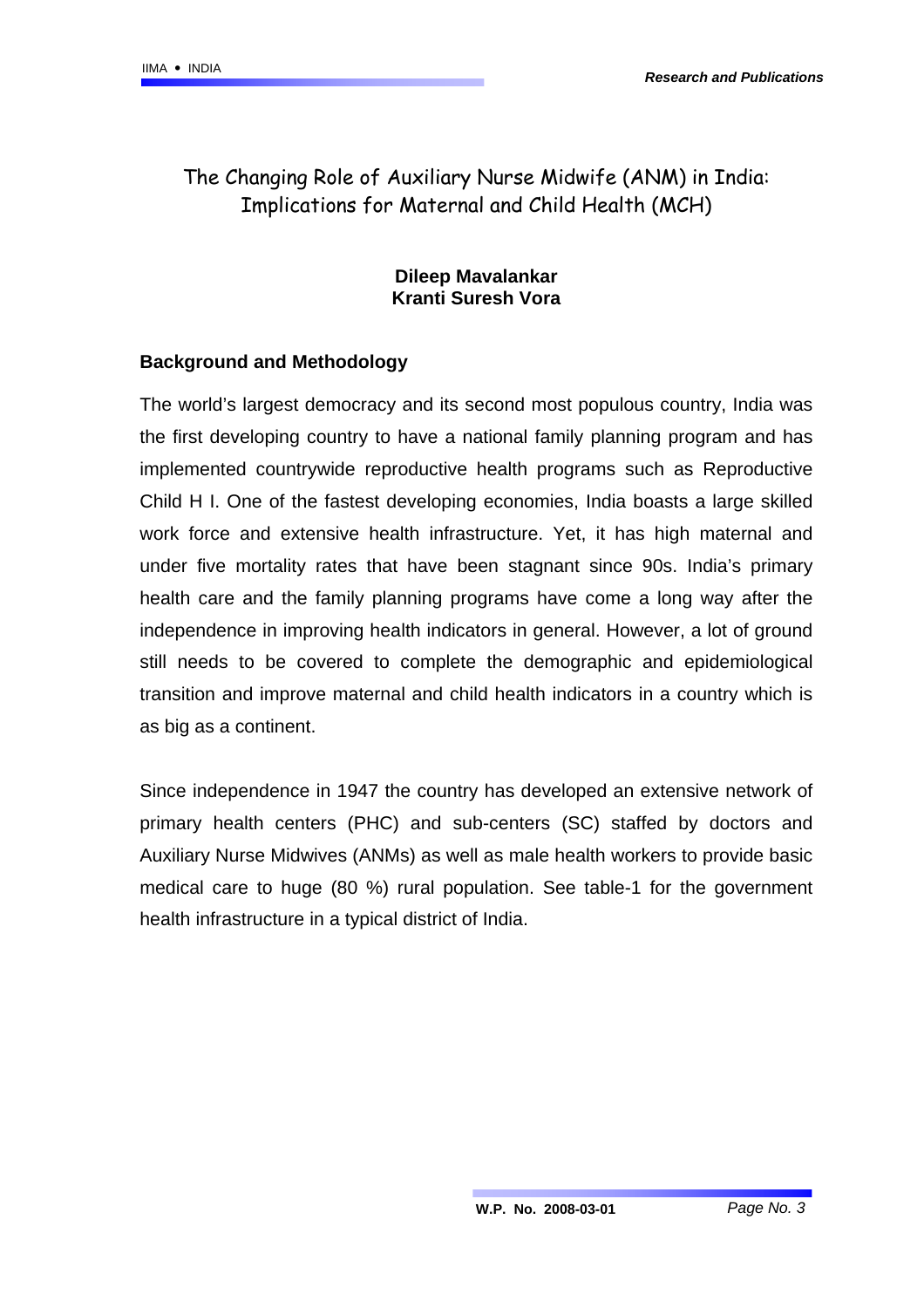| <b>Level of Health Care</b><br><b>Institution</b>          | <b>Population Norm</b> | Human Resource available                                                            |
|------------------------------------------------------------|------------------------|-------------------------------------------------------------------------------------|
| <b>District Hospital</b>                                   | 2 - 3 Million          | Obstetrician, Anesthetist,<br>Pathologist, Pediatrician,<br>General doctors, nurses |
| First Referral Unit (FRU)                                  | 300,000 - 500,000      | Obstetrician, General doctors,<br>nurses                                            |
| <b>Community Health Center</b><br>(CHC)                    | 100,000 - 300,000      | Any specialist, General doctors,<br>nurses                                          |
| <b>Primary Health Center</b><br>(PHC) (Old or Block level) | 100,000                | General doctors (2), nurses,<br>LHVs, ANMs                                          |
| <b>PHC New</b>                                             | 30,000                 | General doctor, nurse, LHV,<br><b>ANM</b>                                           |
| Sub-center                                                 | 5,000                  | <b>ANM</b>                                                                          |
| <b>Village Level Functionaries</b>                         | 1,000                  | <b>ASHA</b>                                                                         |

**Table-1 Health Infrastructure in a Typical Indian District** 

In the rural health care system, the ANM is the key field level functionary who interacts directly with the community and has been the central focus of all the reproductive child health programs. Over the years with changes in program priorities,the role and capacity of the ANM has changed substantially.<sup>i</sup> Today's multi purpose worker(MPW) is more involved in family planning and preventive services in contrast with ANM of sixties who was providing delivery and basic curative services to the community. In the overall job description of the ANM, the "M" the role of "Midwife" has been neglected.

This has implications on the implementation and outcomes of health programs in rural India. The overemphasis on family planning targets and the addition of infectious disease control programs in the ANM's already busy schedule has led to neglect of MCH. It is important to understand why the role of ANM changed from primarily a midwife to a preventive health worker with focus on family planning and immunization. There have been very few studies on ANMs such as Foundation for Research in Community Health study, Prakasamma<sup>ii</sup> and chapters in book published by Population Council. All of them mention the shift in focus from comprehensive MCH services to family planning services and how it led to deterioration of MCH services at the field level.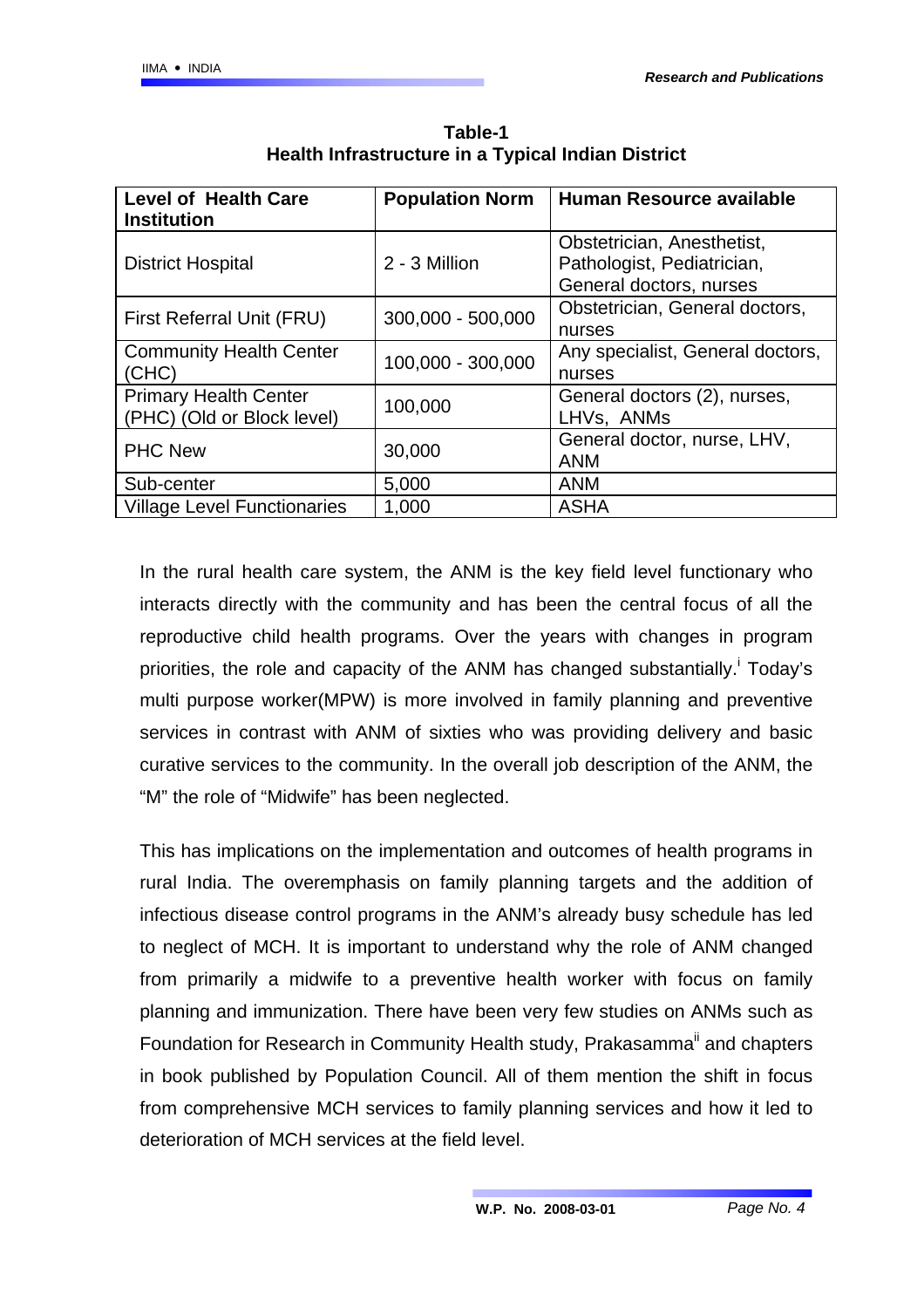In this chapter, we analyze the change in the role of ANM and its impact on the health care delivery system, especially with regard to MCH. The information for this paper has been derived from literature review, policy/program documents, national level data, state information system, personal experiences of authors and informal discussions with key stake holders This range of data and experiences help us to explore and reflect upon the changes in policy and programs of maternal and child health over the years and how they have influenced grassroots level services with special focus on midwifery.

## **Change in the role of ANM**

#### **Historical aspects and Evolution of the ANM's role**

In late 19th century many Christian missions related hospitals were started especially for women called "Zanana" hospitals in the Hindi speaking areas of north India. These hospitals were in the rural areas, mainly run by nurses where courses to train women in midwifery were also started. This cadre of ANMs was registered under the Mid India Nursing Council which was an autonomous body in 1934. They were then absorbed in special hospitals for women in India. Some also practiced as midwives in the community under an umbrella of NGO hospitals<sup>ii</sup>. Auxiliary Nursing Service (ANS) was started in 1942 to provide nursing care in military hospitals in India.<sup>iv</sup> Hence, originally auxiliary nurses functioned as hospital attendants, as the government rural health system was not yet set up.

After independence in 1947 rural health services were established over time with primary health units(PHU) staffed by a doctor, a nurse midwife, a health visitor, a sanitary inspector and a female attendant (Aya). Trained nurse midwives were posted in hospitals or PHU. Their role in PHUs was to conduct deliveries and visit a population of 10,000. Sub centers were established below PHUs to provide basic medical care and delivery care at the field level. To place trained personnel in this newly instituted health centers, temporary workers with preliminary education were trained for shorter time and recruited at sub centers. These workers were called "Auxiliary Nurse Midwife" Auxiliary workers are technical workers in a particular field with less than full qualifications (WHO 1961). Shetty committee suggested training auxiliary nurses and midwives for short time to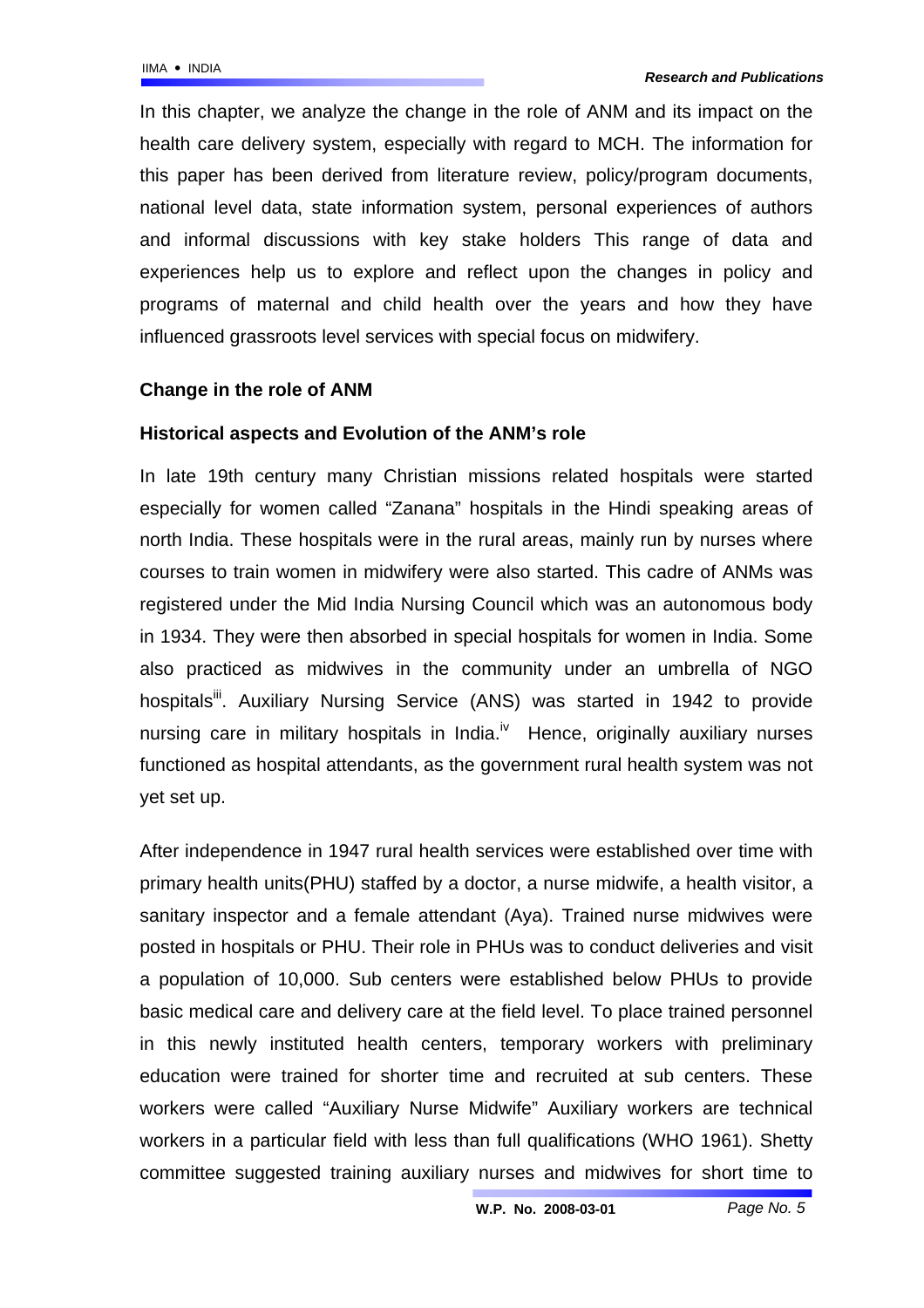work under supervision for specific duties. Twelve training centers were establishedby 1954 to fulfill the requirements.  $\sqrt{ }$  Later on committees such as Bhore and Mudaliar suggested continuation of auxiliary cadre to provide basic health care at field level. Hence, ANMs gradually became permanent staff in public health system.

ANMs were posted in sub centers for maternal child health besides treatment of common illnesses and were viewed as replacement of professional cadre of midwives in PHC. Within maternal care the emphasis was on antenatal care (ANC) and delivery care. Most ANMs were required to stay at the sub center village and conduct deliveries. There were few private health facilities in rural areas. It was mandatory for an ANM to stay at the headquarter village. This requirement was strictly enforced by the medical officers and district health  $of$ ficers $V^i$ .

In 1966, Mukerjee committee suggested target system to achieve family planning goals and fourth fifth plan<sup>vii</sup> decided to integrate family planning with the MCH program. These two developments started the dilution of maternal health care services provision by ANMs. Finally in 1973, Kartar Singh committee suggested changing designation of ANM to "Multi Purpose Worker" who would provide range of services including family planning and MCH at the field level. As a result, today the ANM is no longer a nurse and midwife, but the "Multipurpose worker" who provides family planning, immunization, sanitation, infectious disease prevention/care and antenatal/delivery care in that order.

The immunization, family planning and infectious diseases prevention activities requires the field worker to travel to villages to cover the target population and has reduced the time she spends at the head quarters. Targets given for family planning and immunization led to improved accountability to these activities and neglect of emergency services such as delivery care. Her activities for maternal and child health are limited to distribution of iron folic acid tablets and immunization to mothers and children.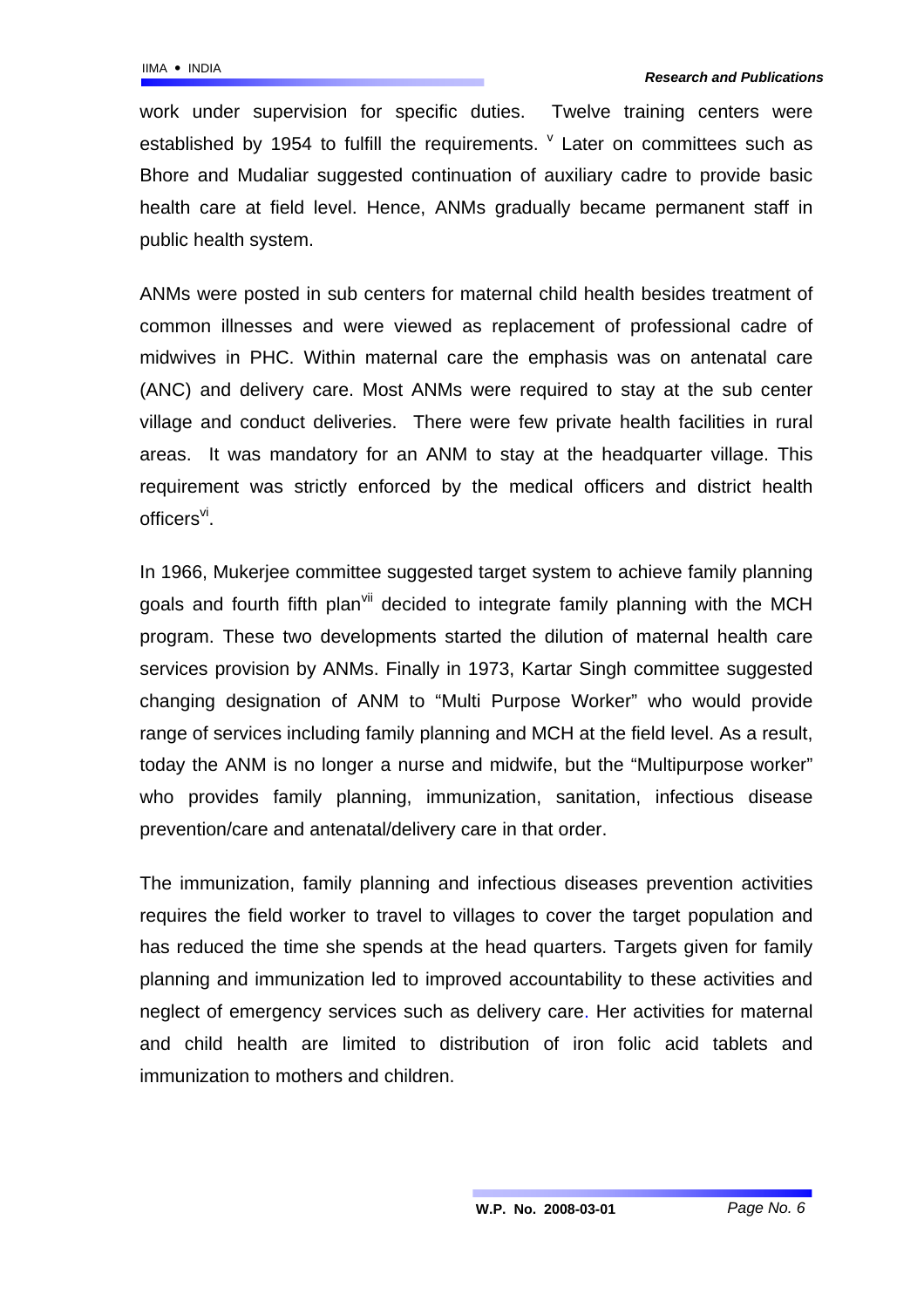### **Implications and consequences of the changing role of ANMs on the MCH services**

Reported data from Gujarat<sup>viii</sup> indicates slowly rising trend of institutional deliveries but almost stagnant or somewhat declining trend of home deliveries by ANMs after sudden increase in 86-87. Study by Visaria in 1989 in four districts of Gujarat showed that only 5.3% of the deliveries were conducted by ANMs even though more than  $70\%$  of ANMs were living in the sub center villages<sup>ix</sup>. Data from Multi Indicator Cluster Survey (MICS) from 7 districts of Gujarat show that out of all deliveries only 0-4.3% occurred at PHC or the sub-centers and health workers attended only 2-22% of deliveries in these districts. It is interesting to note that attendance by health workers was only 2% and 6% in two districts where all the sub centers were constructed with USAID help in 1980s. In one of these districts the survey showed no deliveries conducted in PHC or the sub-center<sup>x</sup>[.](#page-19-9) The purpose of constructing sub centers was to facilitate the ANMs to stay there and attend deliveries and other care. This does not seem to have happened.

As seen in table-2, Less than 25 percent of women are given antenatal care by ANM and although the percentage of deliveries conducted by skilled attendant has risen, deliveries conducted by ANM are stagnant. Proportions of deliveries conducted by doctors have increased from 22 percent in NFHS-1 to 35 percent in NFHS-3<sup>xi</sup>. More than half of these institutional deliveries are in the private sector which has shown sharper rise (8 percent) than public sector (3 percent) between NFHS-1 to NFHS-3.

| <b>Indicator in Percentage</b> |                      | <b>NFHS-1</b><br>(1992-93) | NFHS-2<br>$(1998-99)$ | NFHS-3<br>$(2005-06)$ |    |
|--------------------------------|----------------------|----------------------------|-----------------------|-----------------------|----|
| Antenatal                      | Care                 | by                         | 13                    | 6                     | 23 |
| <b>ANM/LHV/Nurses</b>          |                      |                            |                       |                       |    |
|                                | Deliveries conducted | bv                         | 13                    | 11                    | 10 |
| <b>ANM/LHV/Nurses</b>          |                      |                            |                       |                       |    |
| Deliveries Assisted            |                      | b٧                         | 35                    | 42                    | 49 |
| Skilled personnel              |                      |                            |                       |                       |    |
| Post natal care                |                      | ΝA                         | <b>NA</b>             | 7.9                   |    |

**Table-2 Maternal Health Services by ANM in India<sup>xii</sup>**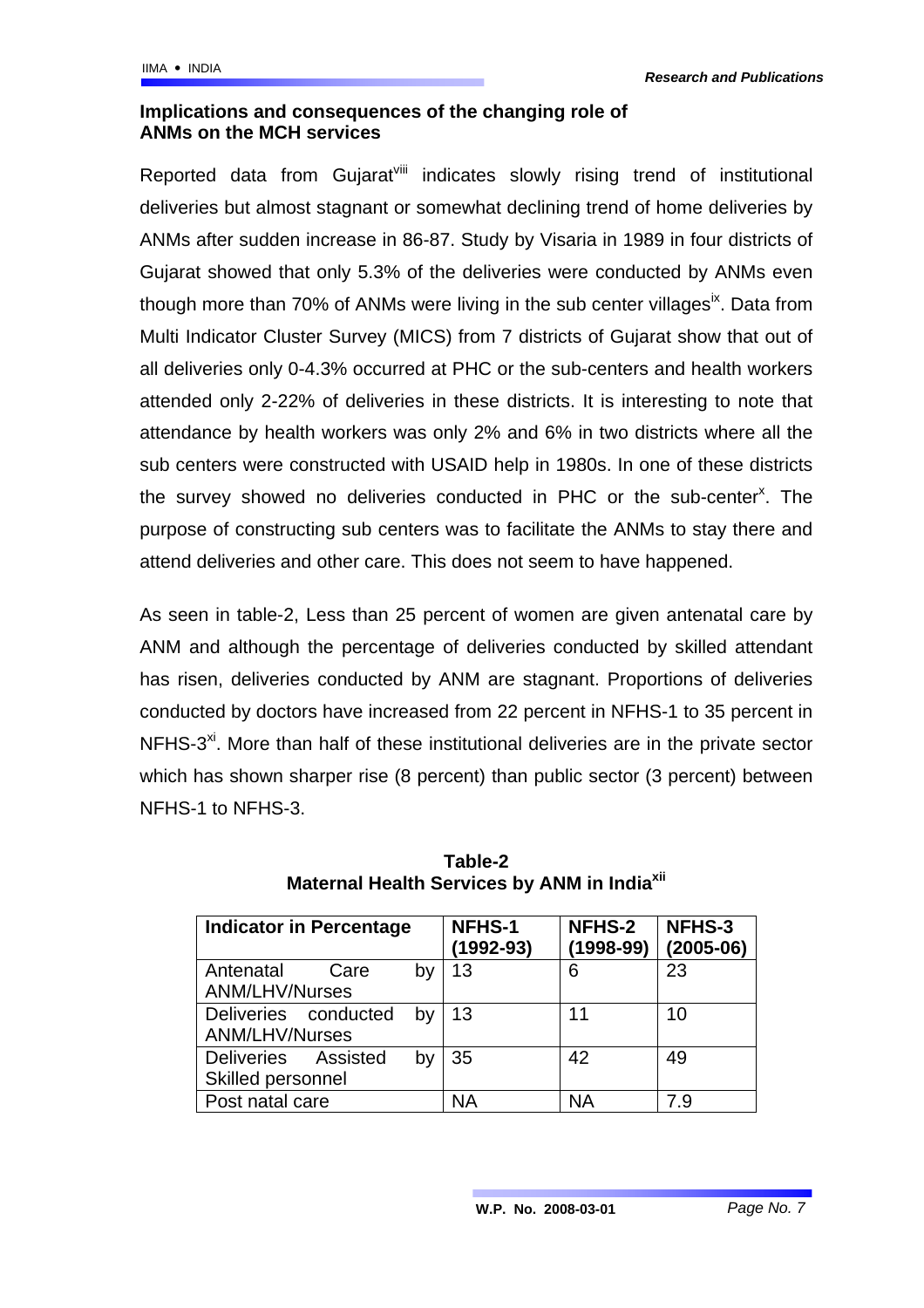Data have not been systematically collected at national level for assessing what proportion of ARI and diarrhea are treated by ANMs, but some small studies in selected districts show that this proportion is low. For example data from MICS in 6 districts of Gujarat in 1995 showed that among children under five who had diarrhea  $1.6\%$  -  $16.3\%$  were treated by health workers<sup>xiii</sup>. These statistics indicate changed role of the ANM from providing curative and delivery care to predominantly preventive care. Unfortunately data are not available at national level about the ANM's contribution to various health programs and how it has varied over the years.

At present the department of health in India has been facing the problem of nonresident ANMs. Only about 23% stay at the headquarters. Xiv Place of residence is the most important factor having a bearing on the reliability and availability of curative services provided by the staff. Service delivery is influenced by the place of residence of the ANM in two ways: quality of services and range of services. Those who stay at the headquarter are more likely to keep time of PHC/sub center and out patient work schedule because they save commuting time, and are less likely to take leave for personal work/ sickness in the family. Nonresident ANMs would not be able to provide 24 hours services such as delivery care.

## **Factors associated with the ANMs' changing role**

It is important to understand why the role of ANM changed from primarily a midwife in 60s to a preventive health worker with focus on family planning and immunization. Changes in program priorities - emphasis on preventive services, lack of focus on curative/midwifery services, changes in monitoring mechanism, lack of supervision/training, weak management, neglect by international agencies and NGOs are major factors associated with this change.

## **1. Shifting program priorities from Maternal Health to FP and immunization**

One of the major reasons for the change in the role of ANM is change in program priorities over past few decades. National programs have shifted the focus from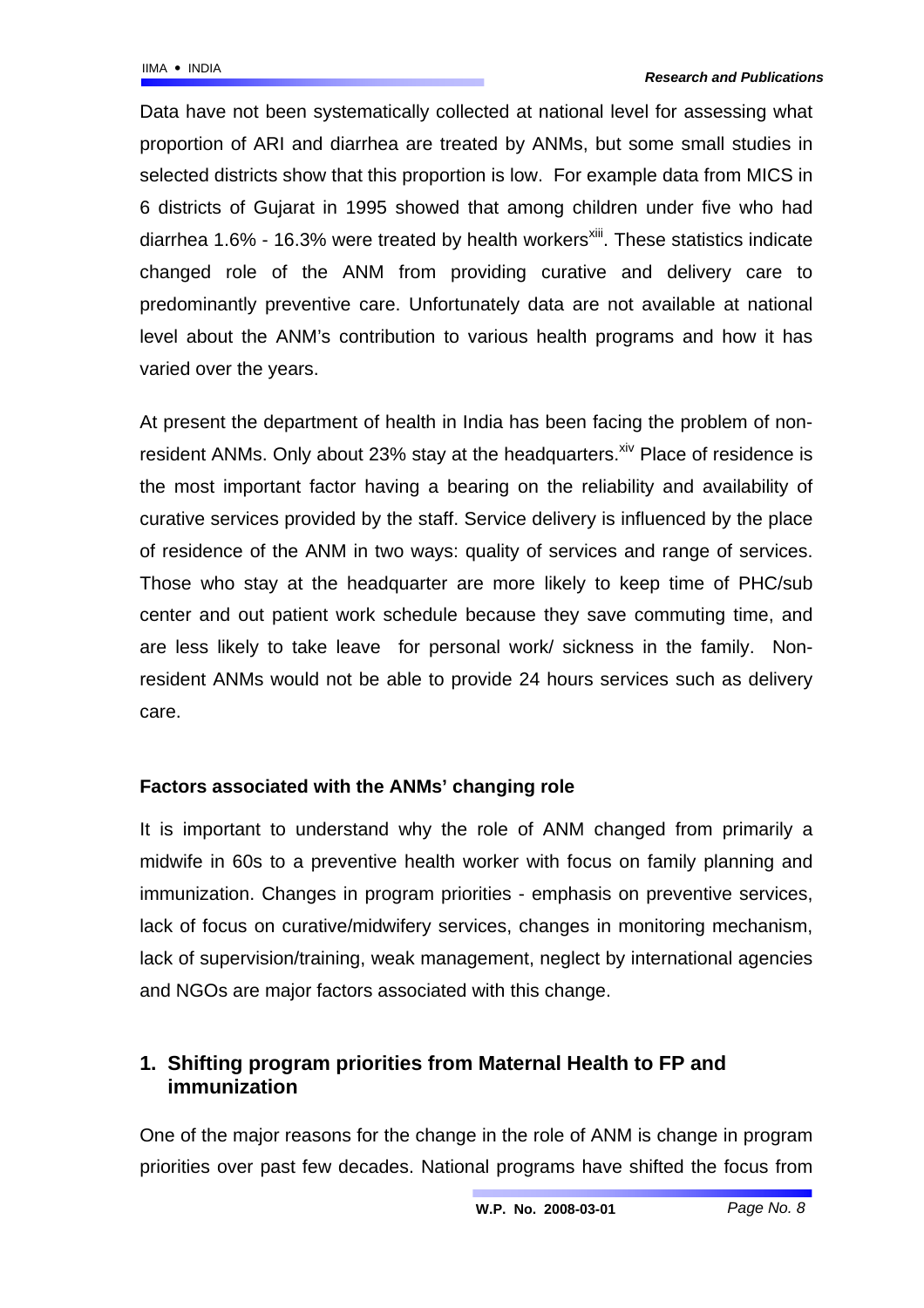comprehensive reproductive health services to preventive services. In the mid 60s family planning was integrated with MCH activities and projected as a program deserving the highest priority (GOI, Planning Commission 1968). A separate department and structures of family planning were created at the central, state and district levels with the sole function of promoting family planning through the PHC staff. This created an impression that the staff funded by FP program was to restrict themselves to only FP activities whereas in theory all the Sub centers and PHC doctors had similar job descriptions which included MCH too. The new ANMs employed under the FP program did not feel the need to stay at SC Village since their work did not relate to any emergencies such as childbirth.

During mid 80s the immunization program called the Expanded Program for Immunization (EPI) for children below five years started to receive priority. The implementation of the program at field level was assigned to the ANM. EPI was followed by Universal Immunization Program (UIP), again supported by UNICEF.

## 2. Neglect of Maternal Health within Reproductive Health programming

The National Child Survival and Safe Motherhood Program (CSSM) developed by Government of India and supported by World Bank and UNICEF was to provide child survival and safe motherhood services through the PHC system in India. It started in 1992 as follow up to the Universal Immunization Program. There were eight goals of the program out of which one was for maternal health viz. Reduction of maternal mortality from 4 to 2 per 1000 births. Although the package specified care at birth as a service, the work plan of the ANM at the sub centre level did not specify conducting deliveries in the list of critical activities. Similarly this was missing from the module for planning MCH services at the PHC and SC level and the sample work plan of the ANM given in the workers' manual<sup>xv</sup>. Unknowingly the program created a conceptual conflict through its fixed day schedule by giving more priority to routine preventive services compared to emergency services.

Reproductive Child Health-I (RCH-I) was implemented in 1997 had too many components and again ANM was key field level person for implementation. RCH-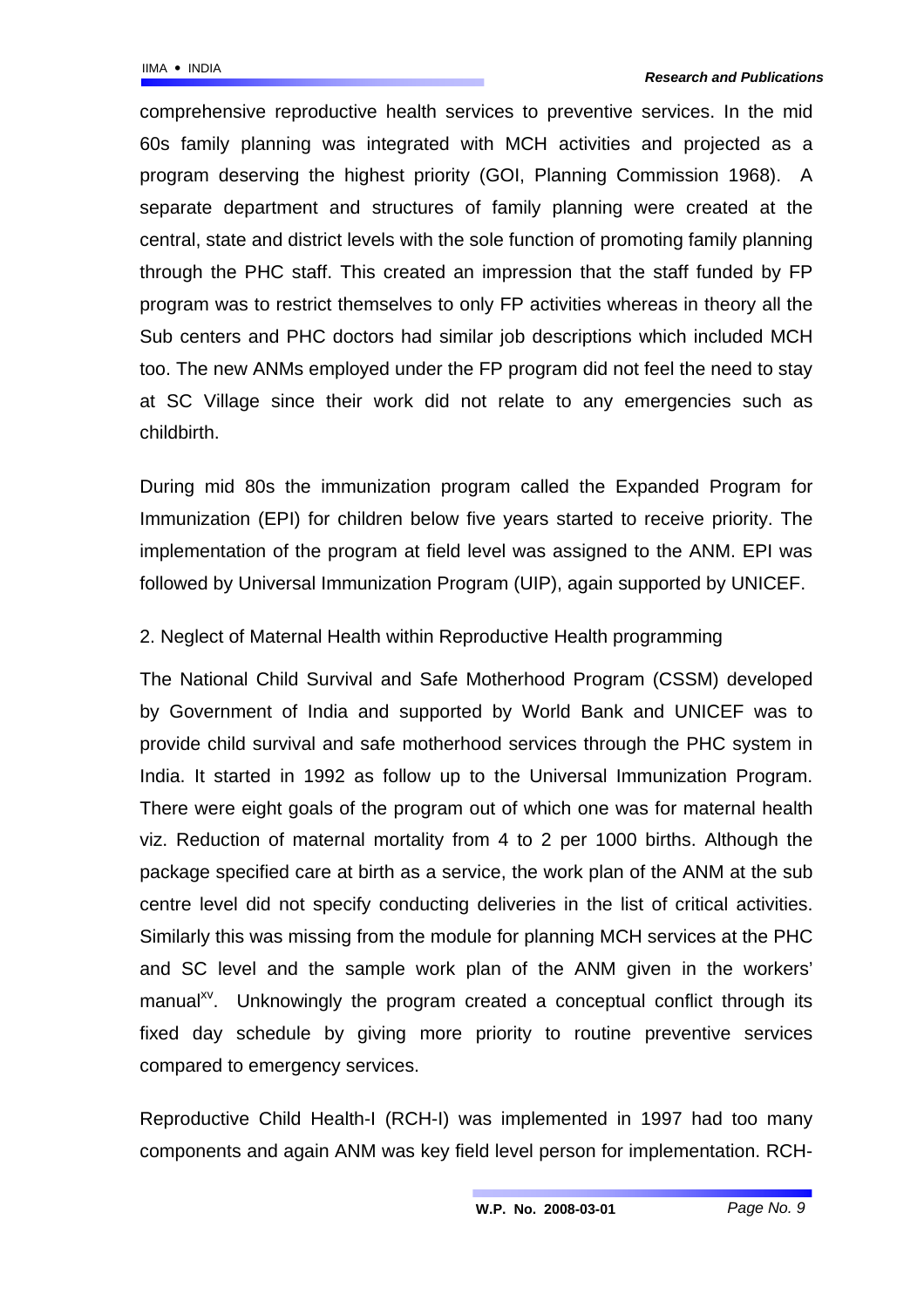I had maternal health as one of the priority areas but due to various reasons government failed to provide round the clock delivery care at the field level. One major reason was non availability of ANM at the sub center and lack of coordination between different components.

RCH-II has been planned with aim to provide basic emergency obstetric care (BEmOC) at sub centre and PHC and comprehensive EmOC at CHC and district hospital level.

Under National Rural Health Mission (NRHM), there is provision for additional ANM for sub center to provide delivery care and curative services. However, about 55% of the sub centers do not have own building and 78% do not have tap water<sup>[xvi](#page-19-15)</sup>, in absence of such basic facilities it is not possible to provide delivery care. Before increasing the number of field functionaries there is a need to improve management of human resources, logistics and infrastructure. Unless India learns from failures of past programs, it is not possible for ANM to revert to the role of comprehensive RCH service provider. The Government is increasing the density of ANMs from 1 to 2 per 5000 population in difficult areas. This would only help if it is ensured that this new ANM is staying in the SC village and has the confidence and competence to attend to deliveries and other emergencies. As seen in the past that in spite of the rapid increase in the number of ANMs in the last 30 years, the indicator on safe delivery does not show corresponding increase. Instead of increasing staff what is required is to improve the performance of the PHC system. Improving the skills of the ANM through training and support through supervision is equally important.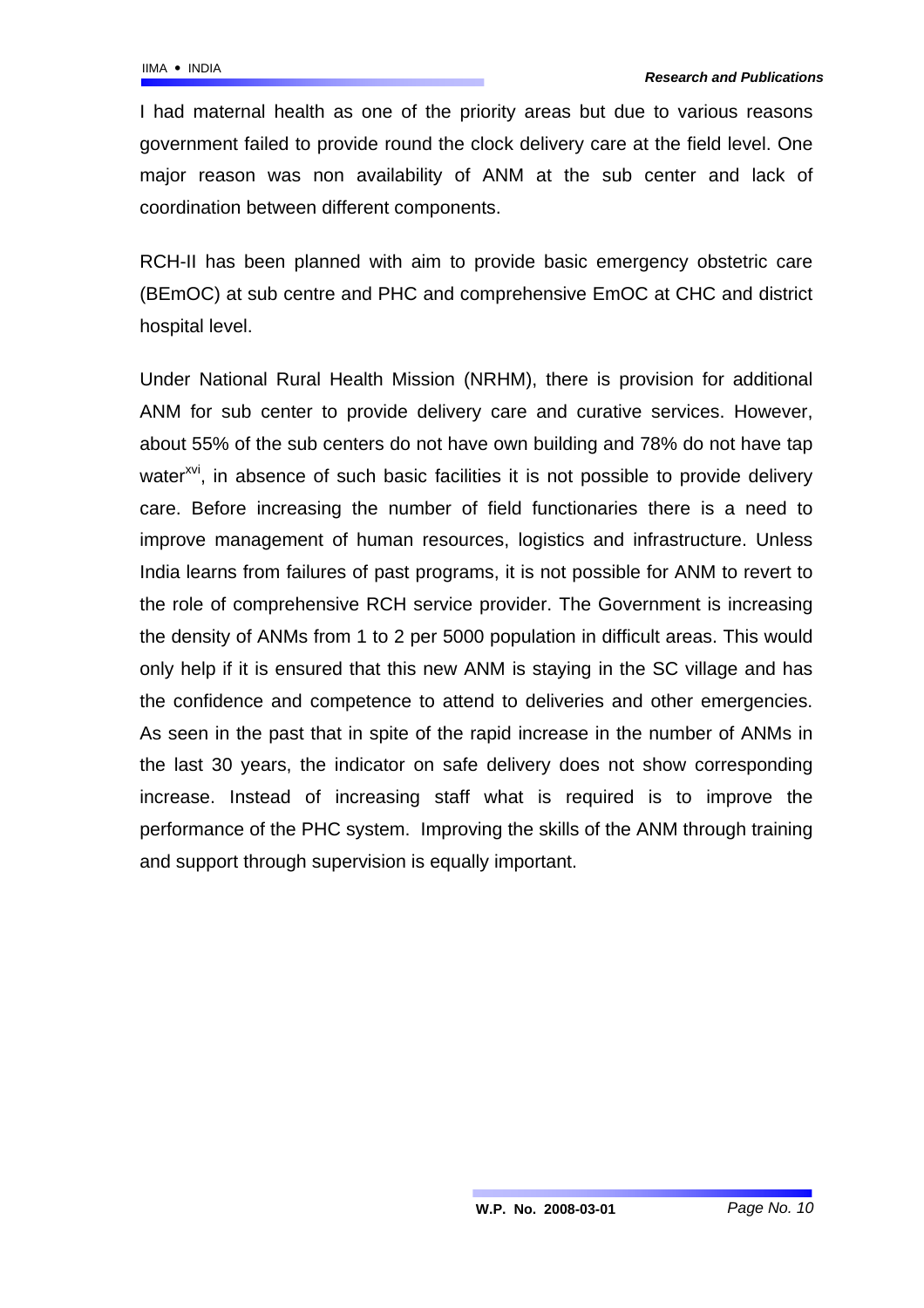## **Table-3 PHC's role in delivery care then and now in one district of Gujarat, India**

| Situation in 1960-1970s                | <b>Situation in 2005</b>                    |  |  |
|----------------------------------------|---------------------------------------------|--|--|
| District with 7-12 Block level/old PHC | District has about 50 PHCs each covering    |  |  |
| covering 1, 00, 000 populations.       | about 30,000 populations.                   |  |  |
|                                        |                                             |  |  |
| 1-2 doctors per PHC                    | Each PHC has 1 doctor and 4-6 sub-          |  |  |
| 3-6 sub-centers per PHC                | centers.                                    |  |  |
| 1 ANM per sub-center.                  | Each sub-center has 1 ANM.                  |  |  |
|                                        |                                             |  |  |
| 30 - 50 Sub centers per district.      | 300-450 sub centers per District.           |  |  |
|                                        | One SC for 5,000 populations.               |  |  |
| Almost all doctor and ANMs were        | Most doctors and ANMs are not staying at    |  |  |
| at PHC and sub center<br>staying       | their PHC or SC village.                    |  |  |
|                                        |                                             |  |  |
| village.                               |                                             |  |  |
| Deliveries were routinely conducted    | At most PHCs and SC no or only few          |  |  |
| at PHC by the doctors and HV/ANM       | deliveries take place.                      |  |  |
|                                        |                                             |  |  |
| and SC village by ANM                  |                                             |  |  |
| Most Sub-Centers did not have          | For example: Ahmedabad district has 48      |  |  |
|                                        |                                             |  |  |
| buildings                              | PHCs of which 1-7 doctors are staying at    |  |  |
|                                        | PHC village.                                |  |  |
| Some PHCs were conducting about        | 351 Sub centers of which 124 have their     |  |  |
| 600 deliveries per year.               | own buildings.                              |  |  |
|                                        |                                             |  |  |
| ANC clinic were regularly conducted    | Total deliveries conducted in 48 PHCs and   |  |  |
| at SC and doctors attended them        | 351 SC is 837 in one year.                  |  |  |
| once a week.                           |                                             |  |  |
|                                        |                                             |  |  |
| Substantial numbers of deliveries      | In only 4 out of 351 Sub centers deliveries |  |  |
| were conducted by ANMs in Sub-         | are conducted                               |  |  |
| center villages at home.               |                                             |  |  |
|                                        |                                             |  |  |

## **2. Poor quality Monitoring and Evaluation**

Excessive and overpowering focus on target oriented FP program led to the neglect of the MCH services, especially delivery related services. Researchers and program managers report that till recently all the monitoring of health programs was over shadowed by achievement of family planning targets. Most of the ANM's time is spent for motivating cases, attending duty on the day of the sterilization camp, accompanying the motivated cases to the camp, attending meetings at the PHC and paying follow up visits of the operated cases. Since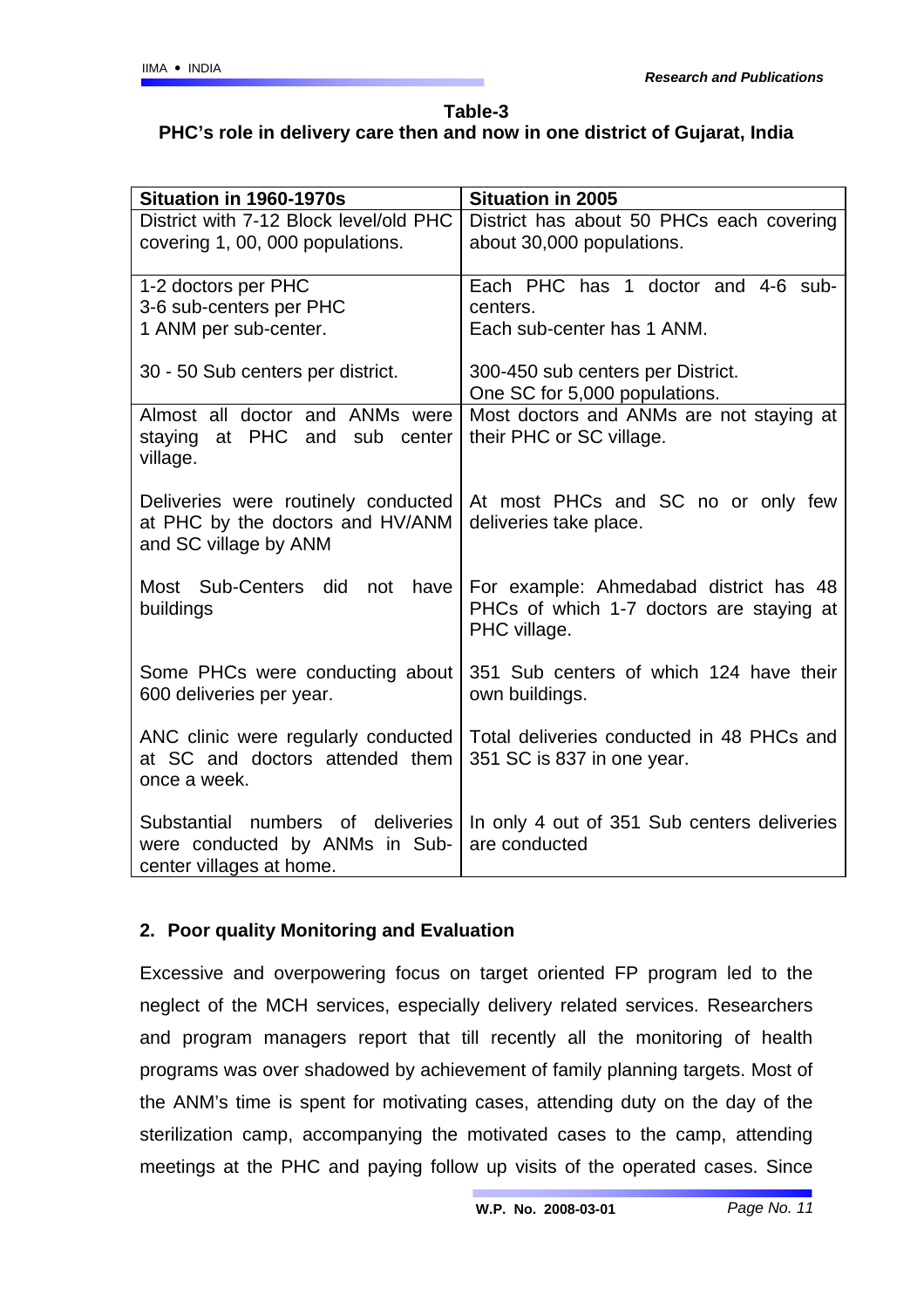there are no specific targets for MCH and performance of ANM is not evaluated on the basis of provision of complete RCH package, MCH services are not reviewed critically. FP program has added its own registers and reports which takes substantial time. With the government's focus on two major programs being monitored through targets namely family planning and immunization, the monitoring of the midwifery activities of the ANM at the subcenter and home got neglected after 60s. The ANM's activities got limited to motivation for sterilization, insertion of IUD, giving pills and condoms and immunization which could be easily performed by the ANM through periodic visits to the village.

As the midwifery activities of the ANM are not monitored there seems no need for her to be available round the clock. Although the monitoring form collects information on number of domiciliary deliveries attended by ANM/LHV, this information is not used for monitoring. There is no insistence that the deliveries should be conducted by the ANMs. But at most places emphasis is put if at all on deliveries by trained TBAs. The LHV who is supposed to monitor and supervise the ANM is not trained for the same. Only six months training is given for the promotion and supportive supervision skills are not part of the training. The medical officer at the PHC is also not qualified to supervise the ANM for technical expertise as they themselves are not conducting deliveries or inserting IUDs. Hence, the supervision is limited to checking registers and there is no technical support available for the ANM in the field.

## **3. Inattention by international agencies**

Over the years various national health programs have been supported by international agencies in India. Their valuable contribution is in terms of money and technical guidance. Unfortunately maternal health did not get focus because no agency had specific focus on maternal and women's health. In the UN system until UNIFEM came into existence none of the agencies focused on women's health. The possible reason why skilled attendance at birth was given a low priority under CSSM was that UNICEF had child survival as its objective, while the Bank did not have the ground level presence to help government refocus on maternal health and deliveries. The government at central level also did not have any strong proponents of maternal health.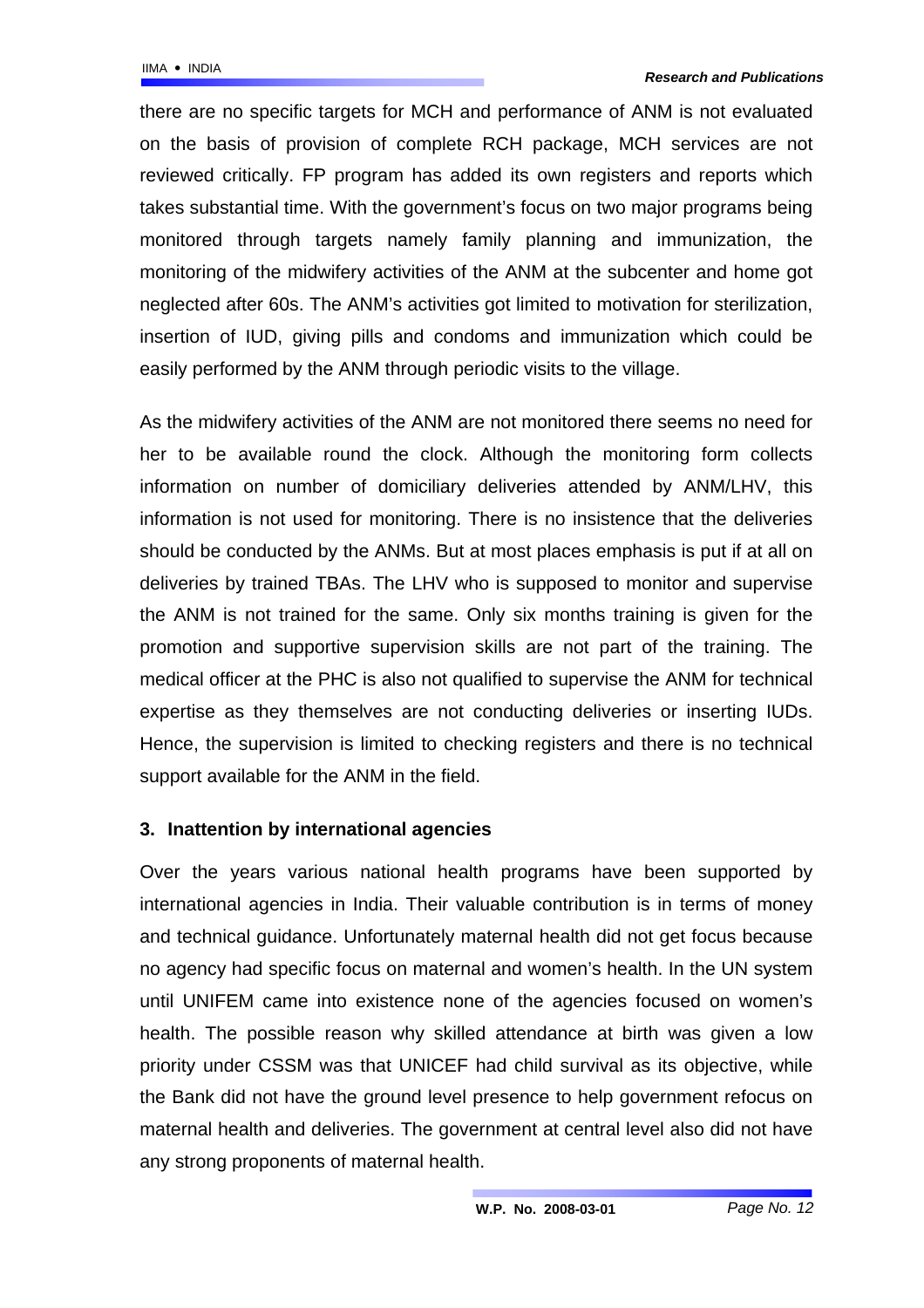After the Nairobi conference on Safe motherhood, it seems that except for WHO none of the UN or bilateral donors made concentrated efforts to improve maternal and women's health.. This may have led to the situation where national programs lost focus on maternal health. Most of the national money is committed to supporting salaries of staff. As a result, there is tremendous leverage that relatively small amounts of international aid can yield to direct national programs in particular directions, even though measuring effectiveness of such international support is difficult.

## **4. Changes in training and placement of ANMs**

The training of ANM in 1950s focused on midwifery and MCH as their main role was of auxiliary midwife. The Indian Nursing Council in 1950 recommended two standard courses on nursing; a) A full course of three years in nursing and a minimum of 6 months of midwifery; b) A course for ANMs of two years duration which included 9 months of midwifery and 3 months of community experience. This 2 year training program for ANMs was implemented until in 1977 the "Multipurpose Health Worker Committee" under the chairman ship of Mr. Kartar Singh recommended that all ANMs and host of malaria workers be replaced by Multi Purpose worker (MPW). The existing ANMs were given a 6 months orientation for their role as MPWs.

During late seventies and early eighties, the ratio of PHC to population was radically changed from 1 PHC for 1, 00,000 populations to 1 for 30,000 PHC, to increase access to PHC services. Figure 1 shows dramatic increase in number of PHCs and Sub-centers from 1950s to 1990s. The norm for ANM was revised upwards to one ANM for 5000 population. This suddenly increased the need for ANMs. To meet this demand in a short time the ANM training was shortened from 24 months to 18 months. This new course was called Female Health Worker (FHW) training.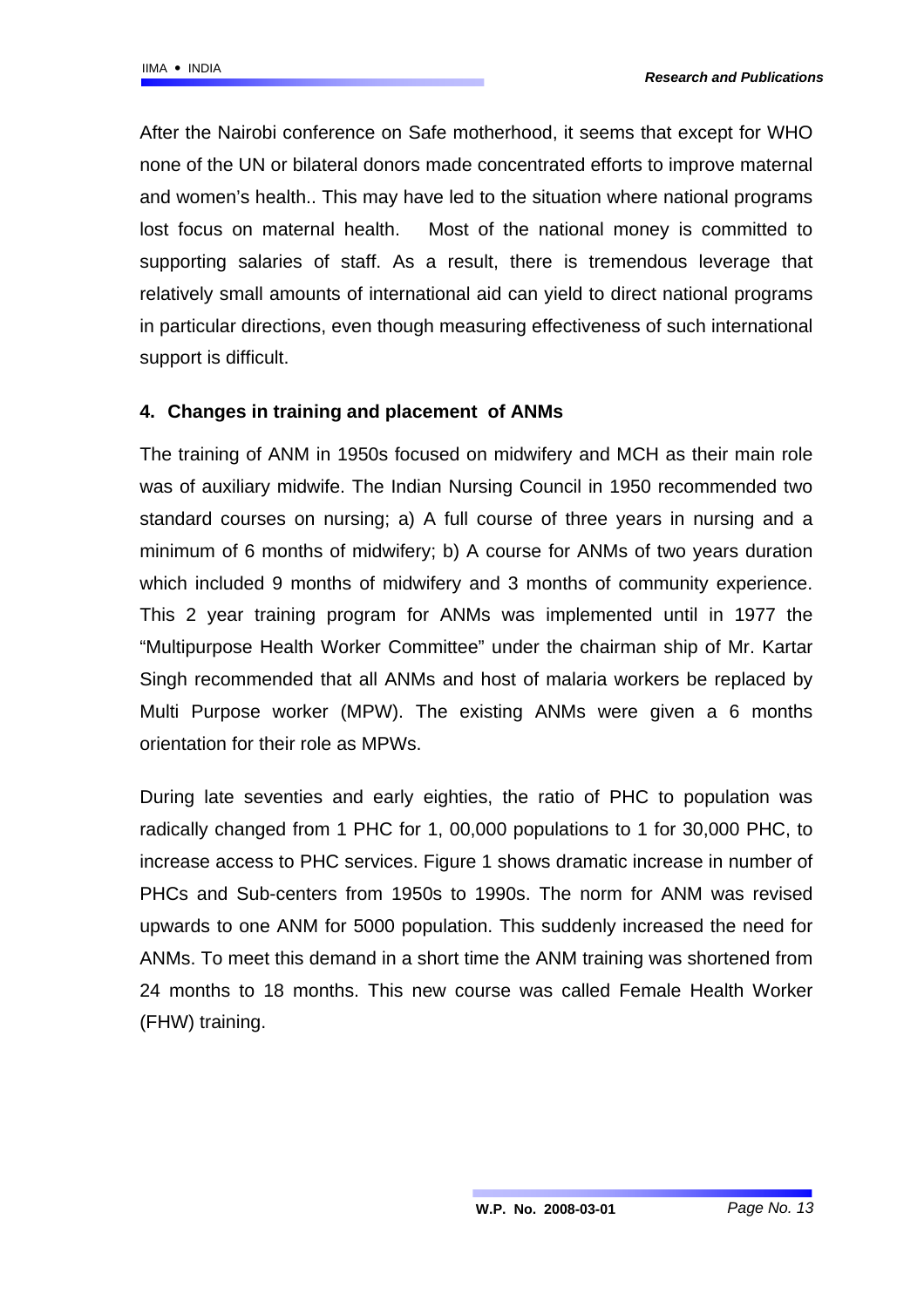

Fig: 1. Increase in PHC and sub-centers in India from 1952-2004 (CBHI)<sup>[xvii](#page-19-16)</sup>

Even though the Indian Nursing Council approved the shortened syllabus for the ANM for training of staff for the multipurpose health worker scheme, due to inadequate standards the Gujarat chapter of Indian Nursing council which is the statutory body for inspection and certification of the ANM training refused to give recognition to this shortened ANM or FHW course which is supported by the government. This also meant that FHW training did not have the quality control by the nursing council even though the schools were under the state government control. Thus the FHWs can not be registered with the nursing council and thus their legal position to practice nursing profession is not clear in Gujarat. Situation in other states is variable.

The general impression is that the practical time was made short in this change while retaining the classroom components. The new syllabus of ANM for the 1.5 year FHW program had less emphasis on midwifery. As seen in the table maternal health and midwifery received only 18% of the total time in the new ANM training. With addition of subjects like sociology, microbiology, communicable diseases, pharmacology etc., the duration is too short for the student to absorb so many subjects.<sup>xviii</sup>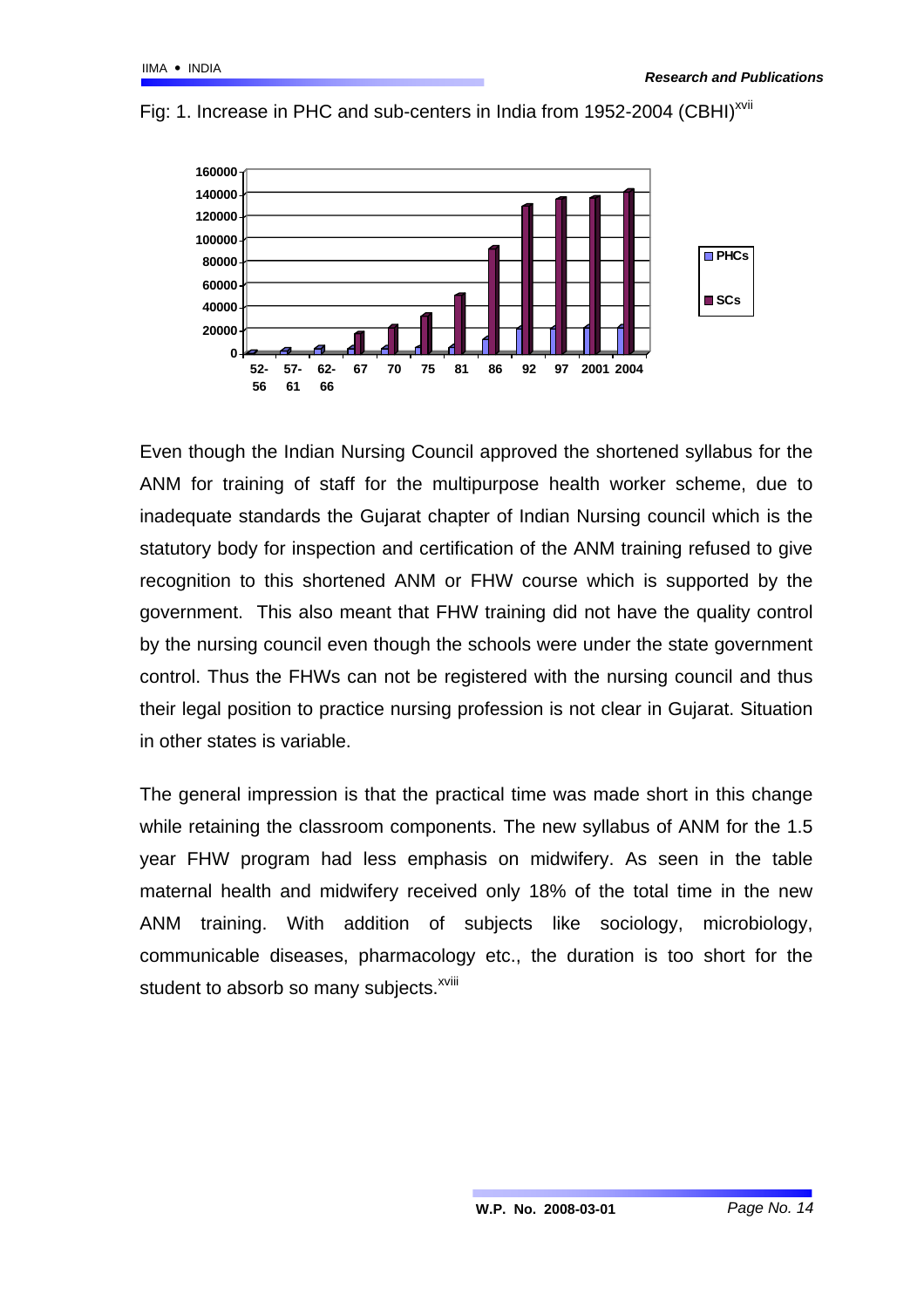| <b>Subject</b>                            | <b>Theory</b><br><b>Hours</b> | <b>Practical</b><br><b>Hours</b> | <b>Total</b><br><b>Hours</b> |
|-------------------------------------------|-------------------------------|----------------------------------|------------------------------|
| Introduction to Maternal<br><b>Health</b> | 15                            | 15                               | 30                           |
| <b>Domiciliary Midwifery</b>              | 15                            | 60                               | 75                           |
| Midwifery and maternity<br>nursing        | 45                            | 75                               | 120                          |
| Total for midwifery related<br>subjects   | 75 (11%)                      | 150 (25%)                        | 225 (18%)                    |
| Total hours for the whole<br>syllabus     | 660                           | 600                              | 1260                         |

**Table-4 Time allocated to maternal health and Midwifery in the new ANM syllabus [xix](#page-19-18)**

Each ANM trainee was to conduct 30 Antenatal examinations, 20 deliveries including home deliveries and attend to 20 lying in women and babies as part of the practical training as per the requirements of the new syllabus. In the old 2 year syllabus midwifery and community nursing was allotted 15 out of 24 months. And of the 15 months 8 months were to be for practical experience in midwifery and rotation in community nursing. Total teaching hours devoted to Midwifery were 150 and for community nursing were 30. <sup>[xx](#page-19-19)</sup>

Some ANM training schools which were newly established in order to meet the increasing demand of the expanding infrastructure did not have adequate and required teaching staff. At some places teaching and administrative standards deteriorated. Some of these schools were situated at places where the attached hospitals did not have adequate delivery load for the students to get hands on training in midwifery. Consequently many ANMs (FHWs) had inadequate practice of midwifery skills during training. Another opportunity to learn midwifery skills was the field placement to PHCs. However there was a decrease in the number of deliveries at PHCs as the focus shifted to FP and Immunization. Since the ANMs could not practice midwifery skills during training, they lacked the confidence of attending deliveries when they joined the PHCs. However there were good schools also where trainees were getting adequate practice of conducting deliveries.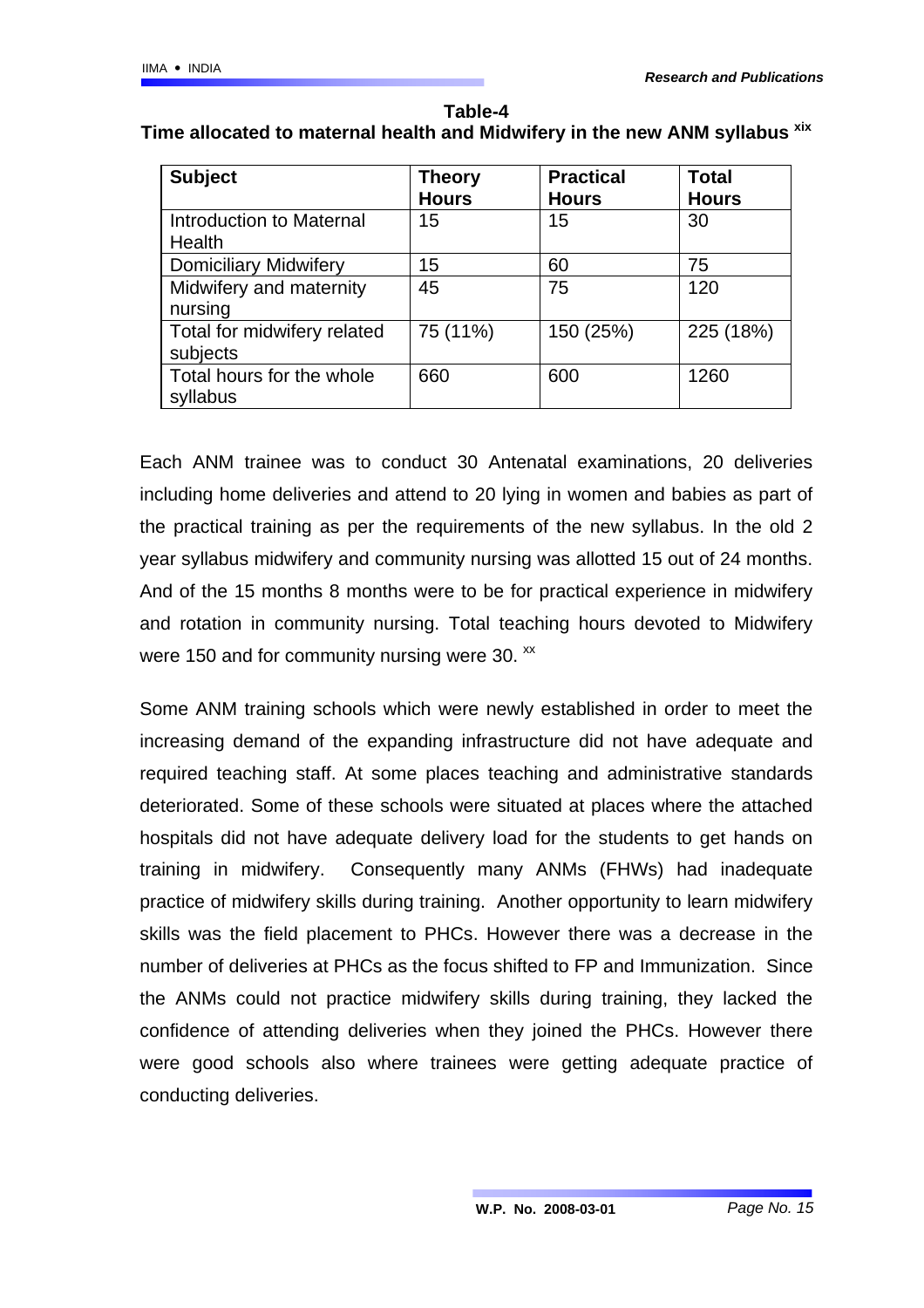Government did not have a long term and consistent training policy for the health staff. Most training was short orientations with very less hands on learning. When the workers join service it is assumed that they would know most things through their basic training. But given the deteriorating standards of the training in ANM schools, there should have been more emphasis on in service training of the health workers. For example the CSSM program which had 11 components devoted only 5 days training at the ANM level which was fairly inadequate to learn many new skills and concepts that were brought in by the program. Many of the components in the program remained weak including maternal care as a result. There is not much to look forward career-wise for the ANM which leads to demotivation and avoidance of risk taking. Most of the ANMs are young and unmarried when posted at the sub center which is usually in an area unknown to her. With sub center building being outside the village and patriarchal society, it is difficult and unsafe for her to attend house calls for delivery care. Her training does not prepare her for the realities of field where she is alone in managing obstetric complications and dealing with rural population.

In conclusion, ANM training today does not prepare her for working in rural area and does not give her skills to provide delivery care and complete package of reproductive child health care.

## **5. Ignorance by NGOs and building TBA skills as an alternative**

From the mid sixties the training of traditional birth attendants (TBA) gained attention. This strategy of training the TBAs may have stemmed out of the realization that ANMs will not be able to deliver all the babies in their areas and the communities will take time to accept institutional deliveries. This alternative of reinforcing the role of the TBA with enhanced skills was thought of, relieving the ANM from her midwifery role. This gave a sense of false security to the health planners. The Government reporting system at some levels clubs deliveries attended by ANMs and those attended by trained TBAs, showing better performance on indicator on safe delivery.

Training TBA is important but a very difficult task. Successful TBA training programs in NGOs have demonstrated that it is possible to train TBAs but it takes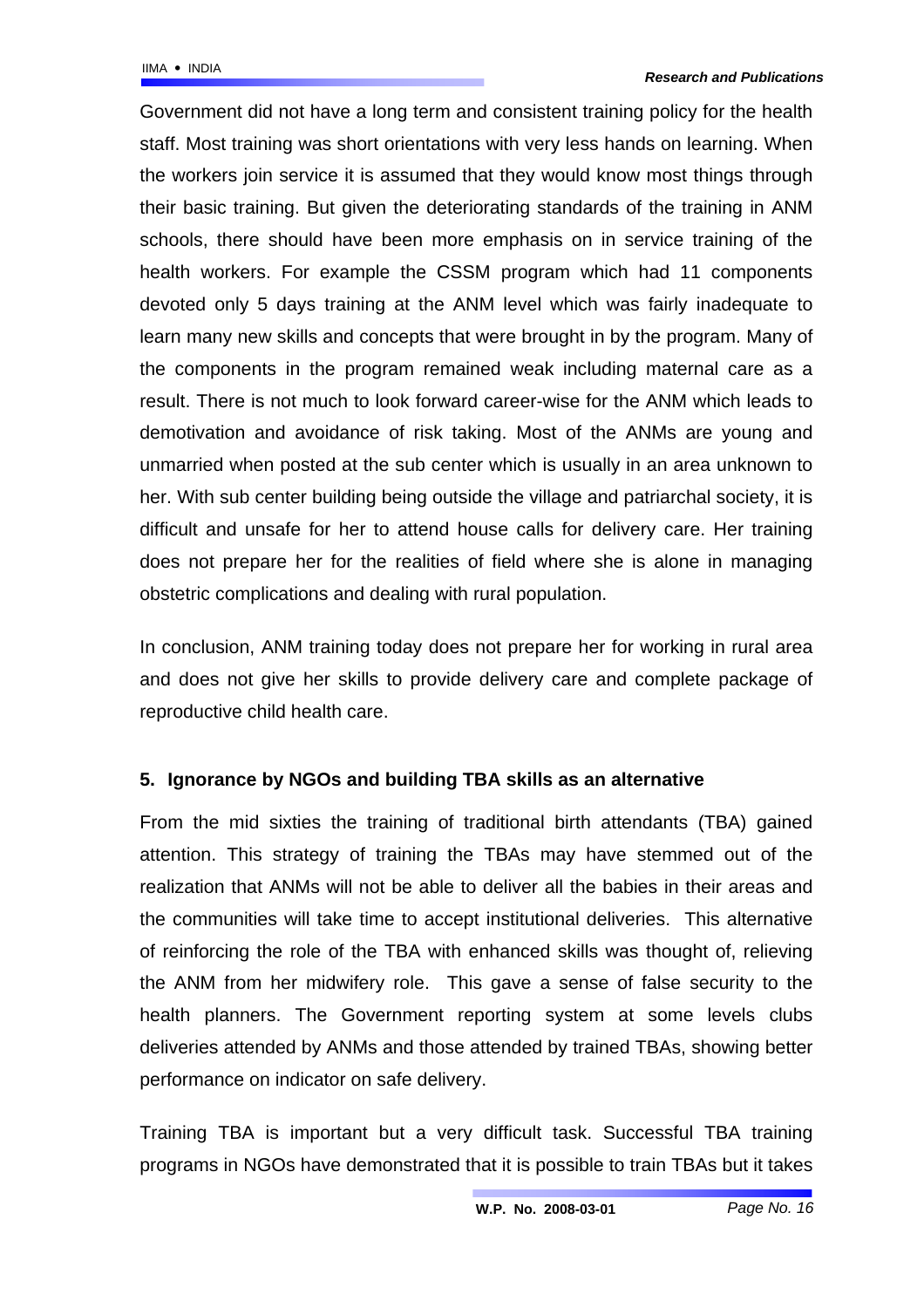a long sustained effort<sup>xxi</sup>. Unfortunately government has accepted TBA training without clarity about what it would take to make it work. Training of TBAs has also been diluted from the original 1-3 months to 6 days under CSSM and one day each month for twelve months under the proposed TFA/RCH program. Current TBA training cannot qualify trained TBA as skilled birth attendant (SBA). This deviation from building a cadre of SBA to reduce MMR can hamper the progress of RCH programs. Training of ANM in midwifery skills can help build a cadre of SBAs available at field level to ensure skilled birth attendance for all births.

NGOs also have ignored ANMs and concentrated more on training TBAs and village level health workers who are not part of government health system.

## **Conclusion**

The midwifery role of the ANM should be restored if the goal of decreasing maternal mortality mentioned in various plan documents of government of India have to be met. The priority will have to change from FP and Immunization to comprehensive reproductive health including maternal and neonatal care and women's health such as RTI/STDs. These changes will require sustained and careful planning/resource allocation. Pouring in more resources without simultaneous systemic reforms will not lead to improved health status for women and children who are the focus of RCH. Combined efforts of government, International agencies and non-government agencies are essential to improve performance of ANM and reduce maternal mortality in India. Developing countries like Sri Lanka and Malaysia have reduced MMR significantly by ensuring universal access to skilled birth attendance.

In India, ANM can play similar role to provide quality comprehensive RCH services to fulfill unmet needs of rural population. Reorientation of health care system to give priority to maternal health care services requires amendments in national policies, program implementation plans, monitoring system, management at all levels and change in focus by international agencies/NGOs. Independent regulation body, better career prospects, adequate competency based training for MCH, follow up training/ continued education, supportive supervision, provision of basic infrastructure and improved status of ANM are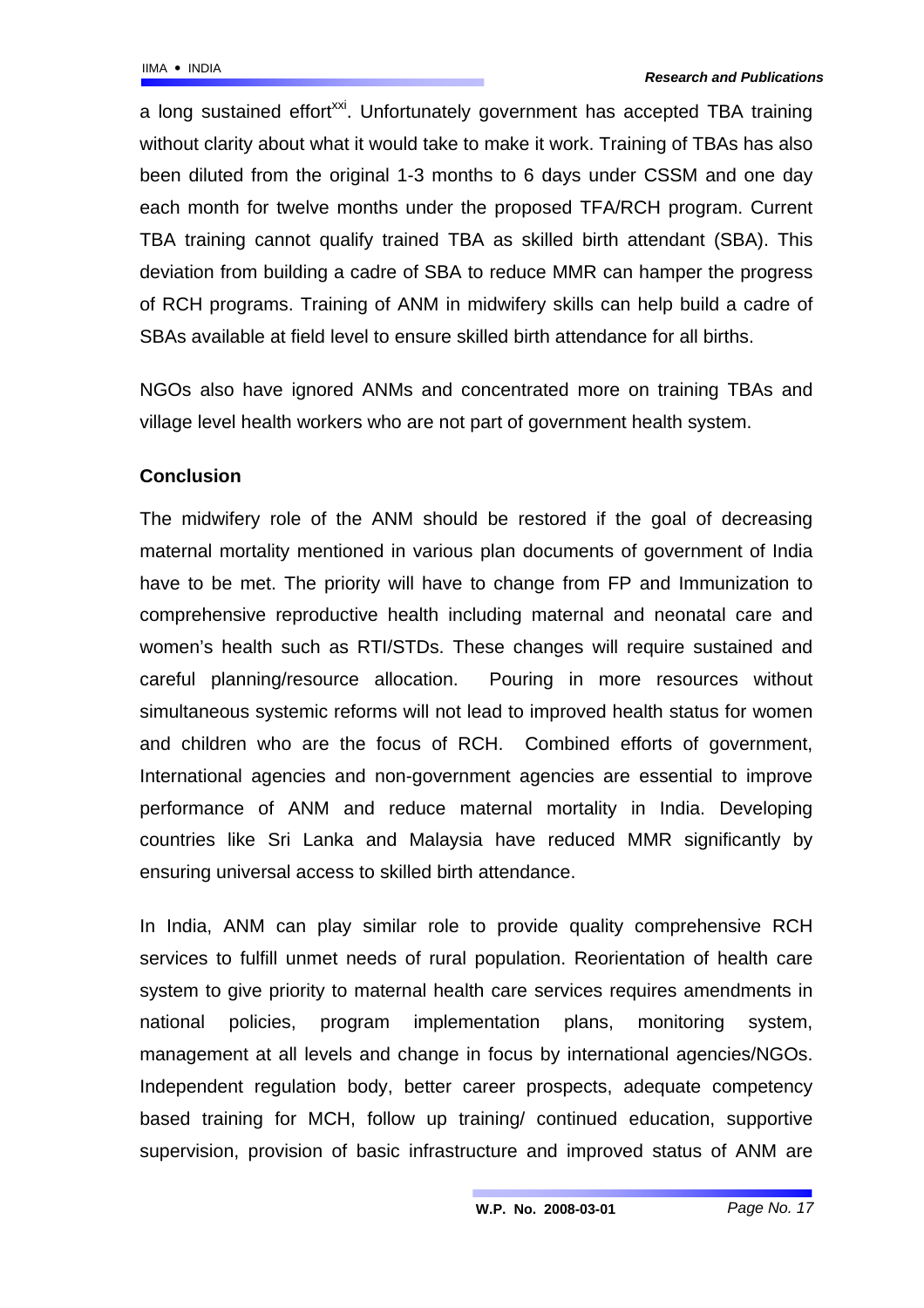important to ensure central role of ANM as basic RCH service provider at grassroots level.

## **Recommendations**

The analysis shows that the role of ANMs has changed from a midwife whose main job was to deliver babies and maternal and child health care, to a paramedical whose activities are limited to FP, immunization and superficial antenatal care. Large numbers of the ANMs do not stay at the Sub-center villages and so are available only for 3-5 hours a day. They are not easily accessible to the community in emergency such as delivery as they visit assigned villages and are busy with other administrative work. The social and political factors have supported the ANM's decision of not staying at their assigned villages. The central and state governments and international agencies have focused on FP and Immunization thereby neglecting maternal health especially the midwifery role of the ANMs.

To enhance role of ANM to improve maternal health and reduce MMR, in addition to focused efforts by international agencies and NGOs, we recommend following measures by the government.

## 1. *Improving monitoring and supervision*

The monitoring indicators for RCH should include number of deliveries by ANMs at SC and at home. There should be a system to discourage non-adherence and encourage adherence to rules. For instance those who do not stay in the HQ should not be paid house rent allowance, travel allowance and other benefits. This should feature in the employee's annual confidential report. There should be reward and penalty system for ANMs which is based on all the RCH activities especially delivery care. The monitoring system should hold ANM accountable to health system authorities and should be encouraged to concentrate and focus on RCH program rather than national health programs<sup>[xxii](#page-19-21)</sup>. Appointment of second ANM will improve the situation only if there is supportive supervision and satisfactory monitoring. The supervision should become more meaningful and effective.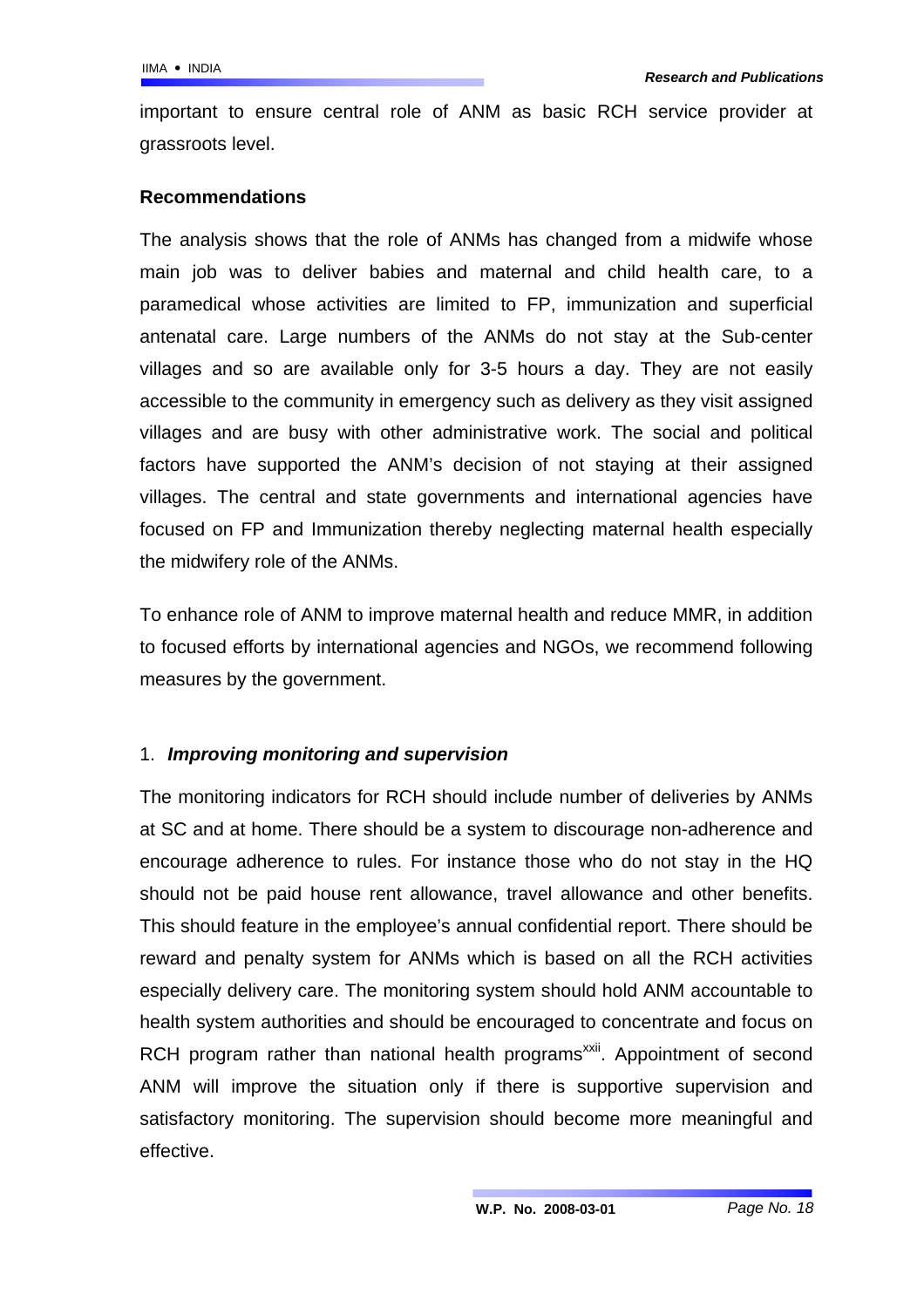## 2. *Strengthening training of the ANMs*

There should be training need assessment to identify the gaps in skills and competencies of individual ANMs to design a need based, efficient and focused training program. ANM's basic training should be increased to 2 years, with due emphasis on maternity services especially attending normal deliveries and dealing with complications. ANMs who have attended the short FHW course and are not confident in midwifery skills should receive intensive, hands on midwifery training in district hospital labor rooms for adequate period of time. The new TFA/RCH training planned for ANMs is for 6 days which is not enough.

The advanced training should include life saving skills (LSS) in obstetrics as developed by American College of Nurse Midwives, besides normal delivery. This includes treatment of PPH, stabilization of eclampsia, basic treatment of sepsis, manual functions like removal of placenta, and diagnosis and treatment of anemia. This will help save many maternal deaths. Second ANM appointed at the sub centre should undergo this training and provide quality midwifery services. Similarly focus should be on neonatal resuscitation and care of low birth weight babies in the community, nutritional care of the mother during pregnancy and ARI management.

The ANMs will have to acquire new skills in management of RTI and STDs, PID, menstrual problems and cancer. The ANMs will need necessary medicines and supplies. ANM training schools should be strengthened with introduction of standard protocols. A separate registering and administrative body for ANM will help improve status of ANMs and attract upper class and better qualified females. Continued education including medical updates and post graduation courses with guarantee of career advancement will improve morale and quality of services provided.

## 3. *Managerial changes*

The annual appraisal of the individual health staff should be linked to performance indicators such as coverage for immunization, diarrhea patients treated, deliveries attended, family planning cases and place of residence. The